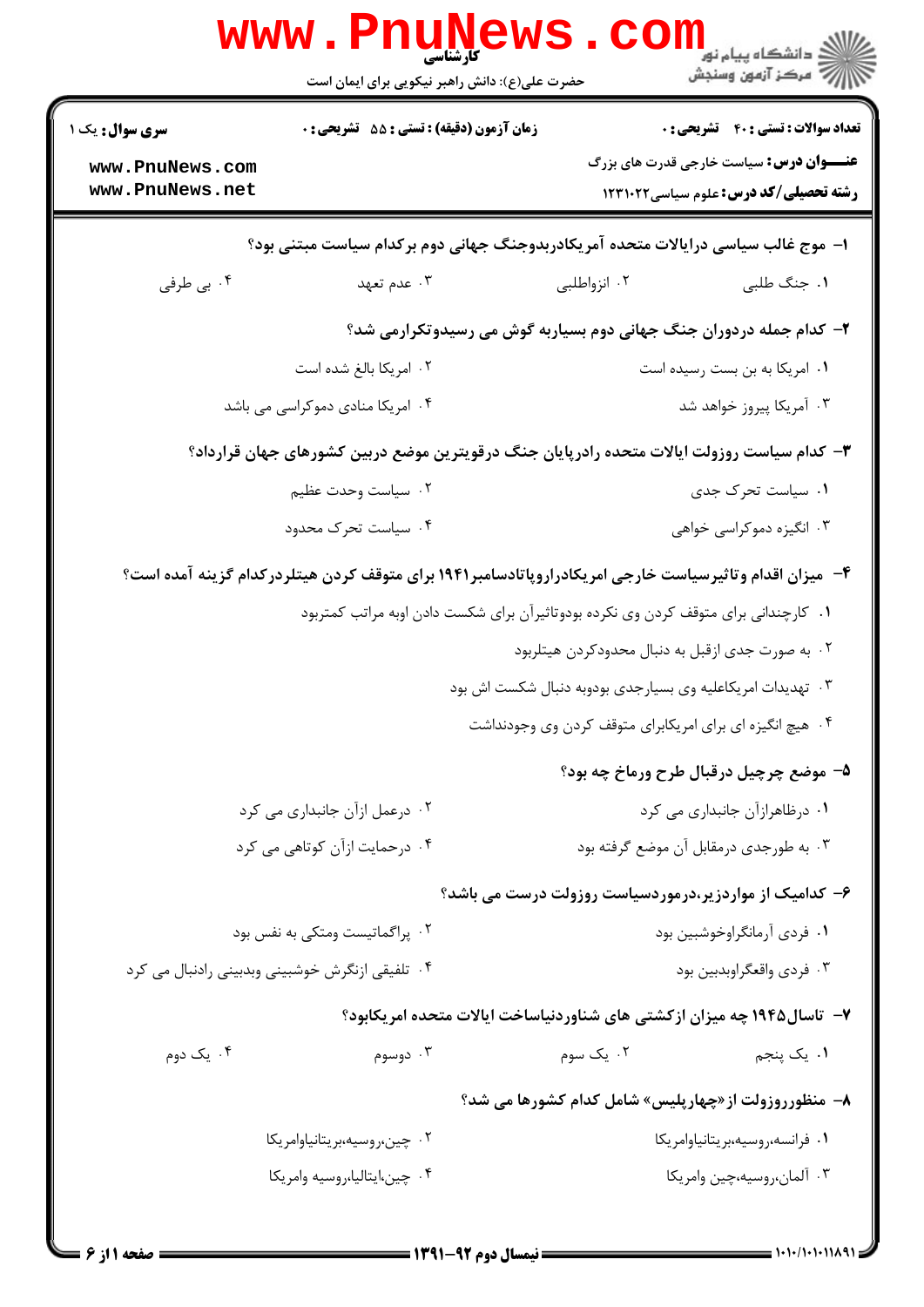| <b>WWW</b>                                                                                                                            | حضرت علی(ع): دانش راهبر نیکویی برای ایمان است | د دانشڪاه پيام نو <mark>ر</mark><br>ج⊃مرڪز آزمون وسنڊش                                                                                          |  |  |
|---------------------------------------------------------------------------------------------------------------------------------------|-----------------------------------------------|-------------------------------------------------------------------------------------------------------------------------------------------------|--|--|
| <b>سری سوال : ۱ یک</b><br>www.PnuNews.com<br>www.PnuNews.net                                                                          | زمان آزمون (دقیقه) : تستی : 55 آتشریحی : 0    | <b>تعداد سوالات : تستي : 40 ٪ تشريحي : 0</b><br><b>عنــــوان درس:</b> سیاست خارجی قدرت های بزرگ<br><b>رشته تحصیلی/کد درس:</b> علوم سیاسی1۲۳۱۰۲۲ |  |  |
|                                                                                                                                       |                                               | ۹– ایالات متحده امریکاامیدواربود،کومین تانگ بتواندکدام کشوررابه عنوان بازارمصرف ونیز تولیدکننده موادخام،واردجامعه<br>مدرن جهانی کند؟            |  |  |
| ۰۴ کره جنوبی                                                                                                                          | ۰۳ کره شمالی                                  | ۰۲ چين<br>۰۱ ژاپن                                                                                                                               |  |  |
|                                                                                                                                       |                                               | ∙ا− تنهاهدف طرح مانهاتان در کدام گزینه آمده است؟                                                                                                |  |  |
|                                                                                                                                       |                                               | ۰۱ مهارانرژی اتمی برای ساختن بمبی بودکه بتوان آنراتوسط هواپیماحمل کرد                                                                           |  |  |
|                                                                                                                                       |                                               | ۰۲ ساخت موشک دوربردی بودکه بتوان توسط آن ژاپن را مورد هدف قرار داد                                                                              |  |  |
|                                                                                                                                       |                                               | ۰۳ مهاربمب اتمی بودکه کشورهای اروپایی روتهدید می کرد                                                                                            |  |  |
|                                                                                                                                       |                                               | ۰۴ مهارکردن قدرت کشورهای ملی گراوجنگ طلب                                                                                                        |  |  |
|                                                                                                                                       |                                               | 11– هوشی مین تحت چه عنوانی به امریکائی ها درودفرستاد؟                                                                                           |  |  |
| ۰۲ دوست راستین دولتهای قدرتمند                                                                                                        |                                               | ۰۱ مدافع کشورهای مستعمره                                                                                                                        |  |  |
| ۰۴ دوست راستین ستم دیدگان روی زمین                                                                                                    |                                               | ۰۳ برترین قدرت جهان                                                                                                                             |  |  |
| ۱۲– درکدام کنفرانس چرچیل وروزولت کوشیدندتاباپافشاری برانتخابات آزاد وانتخاب یک دولت لهستانی وضع این کشوررابه<br>حالت سابق بازگردانند؟ |                                               |                                                                                                                                                 |  |  |
|                                                                                                                                       | ۰۲ کنفرانس یالتا                              | ٠١ كنفرانس سانفرانسيسكو                                                                                                                         |  |  |
|                                                                                                                                       | ۰۴ كنفرانس پوتسدام                            | ۰۳ كنفرانس پاريس                                                                                                                                |  |  |
| ۱۳– کدام گروه ریشه های سیاست ترومن رادروحشت عمومی امریکا ازیک رکوداقتصادی دیگرتلقی می کردند؟                                          |                                               |                                                                                                                                                 |  |  |
|                                                                                                                                       | ۰۲ تاریخ دانان مارکسیست                       | ۰۱ سوسیالیستهای اروپایی                                                                                                                         |  |  |
|                                                                                                                                       | ۰۴ سرمایه داران برجسته                        | ۰۳ بنیادگرایان محافظه کار                                                                                                                       |  |  |
|                                                                                                                                       |                                               | ۱۴– ترومن اولین هدف خودرادرپوتسدام چگونه بیان داشت؟                                                                                             |  |  |
|                                                                                                                                       | ۰۲ ازورودبه جنگ علیه ژاپن خودداری کنند        | ۰۱ روسهاهرچه زودترواردجنگ عليه آلماني هاشوند                                                                                                    |  |  |
|                                                                                                                                       | ۰۴ روسهاهرچه زودترواردجنگ علیه ژاپنی هاشوند   | ۰۳ متفقین درجنگ علیه ژاپن بسیج شوند                                                                                                             |  |  |
|                                                                                                                                       |                                               |                                                                                                                                                 |  |  |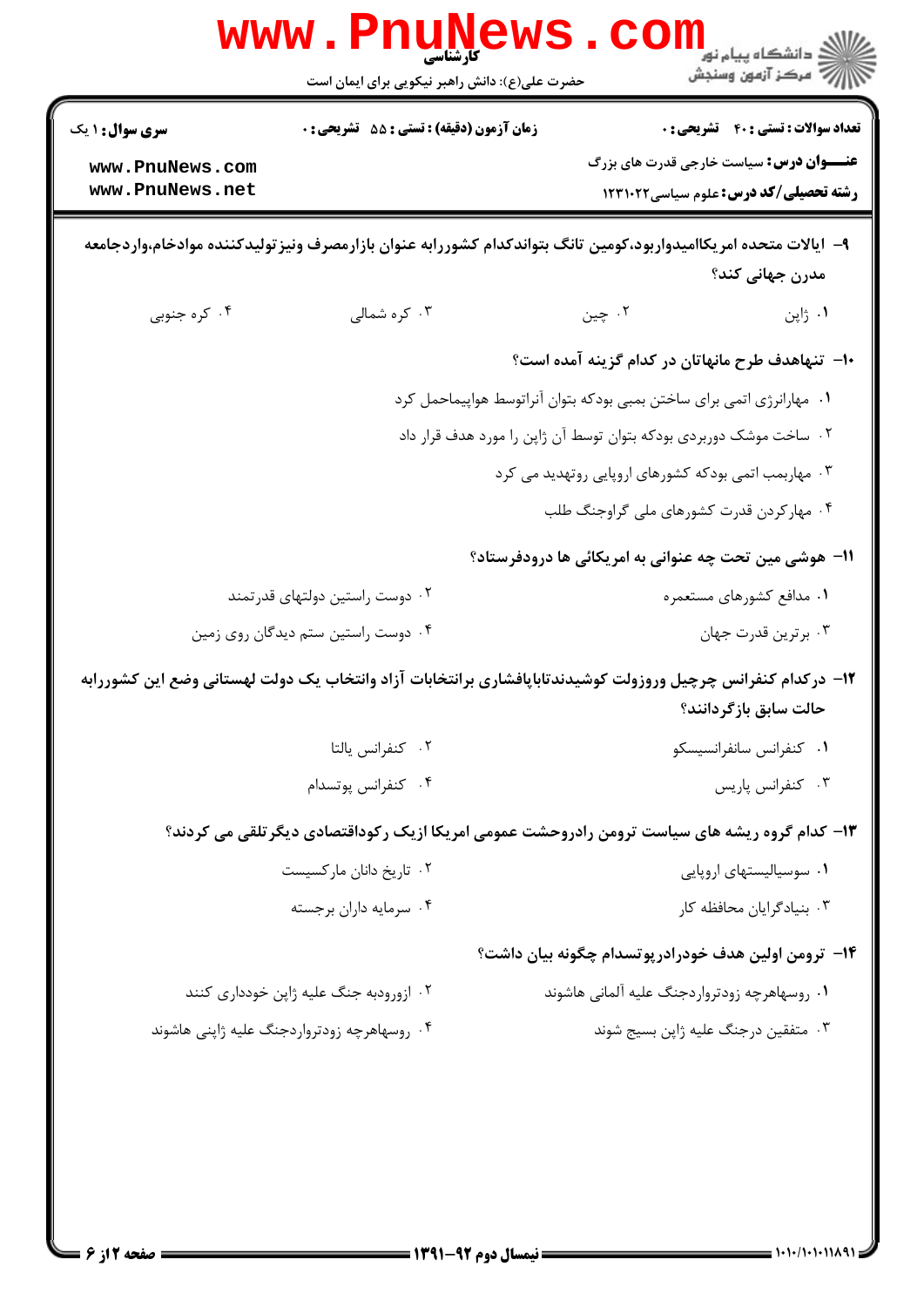| <b>تعداد سوالات : تستي : 40 ٪ تشريحي : 0</b>                                                   |                                    | زمان آزمون (دقیقه) : تستی : 55 تشریحی : 0 | <b>سری سوال : ۱ یک</b> |
|------------------------------------------------------------------------------------------------|------------------------------------|-------------------------------------------|------------------------|
| <b>عنــــوان درس:</b> سیاست خارجی قدرت های بزرگ                                                |                                    |                                           | www.PnuNews.com        |
| <b>رشته تحصیلی/کد درس:</b> علوم سیاسی ۱۲۳۱۰۲۲                                                  |                                    |                                           | www.PnuNews.net        |
| ۱۵− رابرت تافت به عنوان مخالف تقسیم جهان به دوبلوک کمونیست وغیرکمونیست دارای چه پست وسمتی بود؟ |                                    |                                           |                        |
| ٠١ رئيس كميته سياسي سنا ورهبرجمهوري خواهان سنا                                                 |                                    |                                           |                        |
| ۰۲ رهبربرجسته جمهوری خواهان سناومسئول شکوفایی اقتصادی دولت                                     |                                    |                                           |                        |
| ۰۳ رهبربرجسته دموكراتهاى سناومسئول شكوفايي اقتصادى دولت                                        |                                    |                                           |                        |
| ۰۴ رئیس کمیته سیاسی سناورهبردموکراتهای سنا                                                     |                                    |                                           |                        |
| ۱۶– درامریکاچه کسی رابه عنوان پدرسیاست دربرگیری می شناسند؟                                     |                                    |                                           |                        |
| ٠١. جرج كنان                                                                                   | ۰۲ هري ترومن                       | ۰۳ دین آچسون                              | ۰۴ واندنبرگ            |
| ۱۷– امریکائیان کودتا درکدام کشوررا«به مثابه یک ضربه ناگهانی برای دنیای متمدن» قلمدادمی کردند؟  |                                    |                                           |                        |
| ٠١ مجارستان                                                                                    | ۰۲ چکسلواکی                        | ۰۳ لهستان                                 | ۰۴ يوگسلاوي            |
| ۱۸– کدام یک به مثابه آغازگردوره ای جدیدازحاکمیت نظامی،سیاسی واقتصادی آمریکابراروپابود؟         |                                    |                                           |                        |
| ۰۱ دکترین ترومن وپیمان ورشو                                                                    |                                    | ۰۲ طرح مارشال و پیمان ناتو                |                        |
| ۰۳ دکترین ترومن و پیمان ناتو                                                                   |                                    | ۰۴ طرح مارشال وپیمان ورشو                 |                        |
| ۱۹- اصلی ترین مشغله جمهوری خواهان درمقابل خط مشی سیاسی شماره ۶۸ ودرصورت ورودبه کاخ سفیدچه بود؟ |                                    |                                           |                        |
| ٠١. پايين آوردن بودجه                                                                          |                                    | ۰۲ به حداقل رساندن بودجه نظامی            |                        |
| ٠٣ افزايش بودجه اقتصادى                                                                        | ۰۴ افزایش بودجه درمانی وخدماتی     |                                           |                        |
| ۲۰– ازدیدگاه ترومن خط ومشی سیاسی۸۶به چه معنابود؟                                               |                                    |                                           |                        |
| ٠١ تلاش عظيم اقتصادي درزمان بحرانهاي مالي                                                      | ۰۲ تلاش عظیم سیاسی درزمان وقوع جنگ |                                           |                        |
| ۰۳ تلاش عظیم نظامی درزمان صلح بود                                                              |                                    | ۰۴ حركت جدى اقتصادى بانگاه تحول خواهانه   |                        |
| <b>۲۱</b> - رهبران امریکا امکان گفتگوهای صلح باکره رابه مثابه چه چیزی تلقی می کردند؟           |                                    |                                           |                        |
| ۰۱ دام خطرناک برای ایالات متحده                                                                |                                    | ۰۲ توطئه مهيبي برعليه تسليح مجدد          |                        |
| ۰۳ عبورازیک خطربسیارجدی                                                                        |                                    | ۰۴ توطئه مهيب برعليه صلح وامنيت جهاني     |                        |
| <b>۲۲</b> - نویسنده پیمان صلح ژاپن چه کسی بود؟                                                 |                                    |                                           |                        |
| ۰۱ آیزنهاور                                                                                    | ۰۲ فوستردالس                       | ۰۳ مک آرتور                               | ۰۴ جرج کنان            |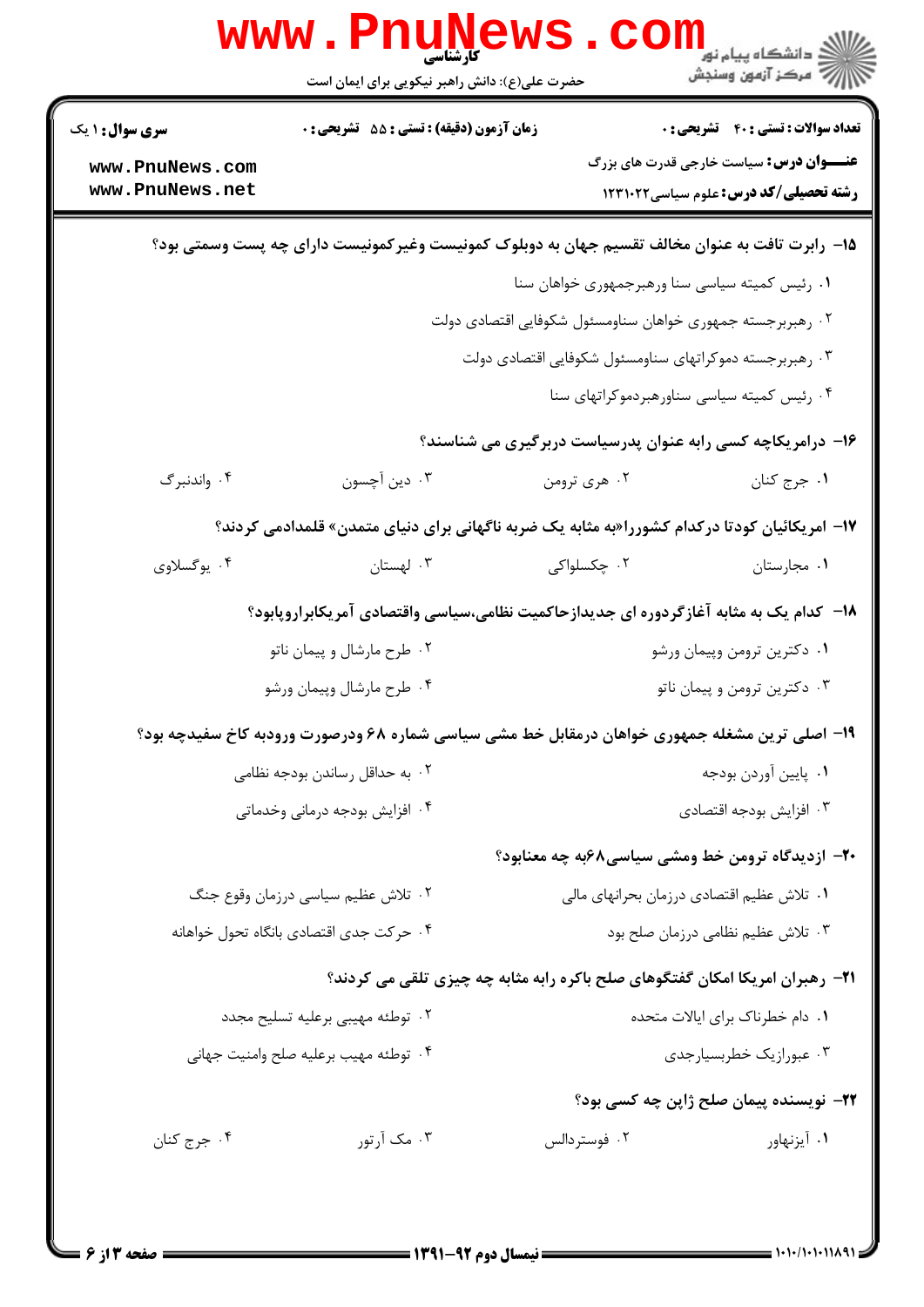|                                                                                       | <b>www.Pnunew</b><br>حضرت علی(ع): دانش راهبر نیکویی برای ایمان است                                              |                  | لا<br>انشگاه پيام نور<br>پرکز آزمون وسنجش                                                        |
|---------------------------------------------------------------------------------------|-----------------------------------------------------------------------------------------------------------------|------------------|--------------------------------------------------------------------------------------------------|
| <b>سری سوال : ۱ یک</b>                                                                | زمان آزمون (دقيقه) : تستى : 55 آتشريحى : 0                                                                      |                  | <b>تعداد سوالات : تستی : 40 قشریحی : 0</b>                                                       |
| www.PnuNews.com<br>www.PnuNews.net                                                    |                                                                                                                 |                  | <b>عنــــوان درس:</b> سیاست خارجی قدرت های بزرگ<br><b>رشته تحصیلی/کد درس:</b> علوم سیاسی ۱۲۳۱۰۲۲ |
|                                                                                       | <mark>۳۳</mark> – هدف آیزنهاوردرپیشنهادبه فرانسه« جهت قرارگرفتن جنگ درقالب مناسبات بین المللی» به چه مفهوم بود؟ |                  |                                                                                                  |
|                                                                                       |                                                                                                                 |                  | ۰۱ روشن کندکه جنگ فعلی به خاطرنفرت نسبت به استعماراست                                            |
|                                                                                       |                                                                                                                 |                  | ۰۲ روشن کندکه جنگ فعلی نبردی بین کمونیسم وأزادی است                                              |
|                                                                                       |                                                                                                                 |                  | ۰۳ روشن کندکه جنگ فعلی نبردی بین سرمایه داری وبرده داری می باشد                                  |
|                                                                                       |                                                                                                                 |                  | ۰۴ روشن کندکه جنگ باید درچارچوب منشورسازمان ملل صورت گیرد                                        |
|                                                                                       | ۲۴– این عبارت که((سیاست امریکابه وجودآوردن حداکثرتغییرممکن درپشت پرده های آهنین وجلوگیری ازایجادتغییرات         |                  | درجای دیگراست))ازکیست؟                                                                           |
| ۰۴ سناتور جي کارني                                                                    | ۰۳ سناتورفولبرايت                                                                                               | ۰۲ جان فوستردالس | ۰۱ نورمن گريبنر                                                                                  |
|                                                                                       |                                                                                                                 |                  | ۲۵– پیمان اطریش کدامیک از اهداف زیرادنبال می کرد؟                                                |
|                                                                                       | ٠٢ خلع سلاح ألمان                                                                                               |                  | ٠١. وحدت وبي طرفي ألمان                                                                          |
|                                                                                       | ۰۴ نگرانی از تسلیحات جنگی آلمان                                                                                 |                  | ۰۳ عملی درجهت تداوم همیشگی تجزیه آلمان                                                           |
|                                                                                       |                                                                                                                 |                  | ۲۶– سازمان سیادردوران ریاست جمهوری، کدامیک ازافراد زیرشکل گرفت؟                                  |
| ۰۴ جرالدفورد                                                                          | جانسون $\cdot$ ۳ .                                                                                              |                  |                                                                                                  |
|                                                                                       |                                                                                                                 |                  | <b>۲۷-</b> علاقه آیک به سیاست دتانت برچه مبنایی بود؟                                             |
|                                                                                       | ۰۲ برهم زدن وضع موجود                                                                                           |                  | ٠١. ادامه وضع موجود                                                                              |
|                                                                                       | ۰۴ حفظ قدرت موشکی                                                                                               |                  | ۰۳ سیاست محدودکردن برلین                                                                         |
|                                                                                       |                                                                                                                 |                  | <b>۲۸</b> – طرفداران آمریکایی « فیدل کاسترو» از وی چه انتظاراتی داشتند؟                          |
|                                                                                       | ۰۲ اصلاحات ارضی رابه سرعت پیاده کند                                                                             |                  | ۰۱ آزادیهای مدنی رابرقرارکند                                                                     |
|                                                                                       | ۰۴ کشتزارهای نیشکرراخودمدیریت کند                                                                               |                  | ۰۳ برای رهبری به سوی امریکاچشم ندوزد                                                             |
|                                                                                       |                                                                                                                 |                  | ۲۹- جان اف کندی درجبهه داخلی به عنوان چه سیاستمداری معروف بود؟                                   |
|                                                                                       | ۰۲ حسابگر،بی رحم                                                                                                |                  | ٠١. انعطاف پذيروخونگرم                                                                           |
|                                                                                       | ۰۴ تعامل گروانعطاف پذیر                                                                                         |                  | ۰۳ خونسر دوانعطاف پذیر                                                                           |
| ۳۰– یکی از مهمترین دلایلی که خروشچف موضوع برلین راعلم کرده بود،درکدام گزینه آمده است؟ |                                                                                                                 |                  |                                                                                                  |
|                                                                                       | ٠٢ تضعيف جايگاه اقتصادى امريكا                                                                                  |                  | ۰۱ ذخیره سازی نظامی امریکا                                                                       |
|                                                                                       | ۰۴ جلب توجه دولت المان                                                                                          |                  | ۰۳ اتحاداستراتژیک با آلمان                                                                       |

 $= 1.1 - (1.111114)$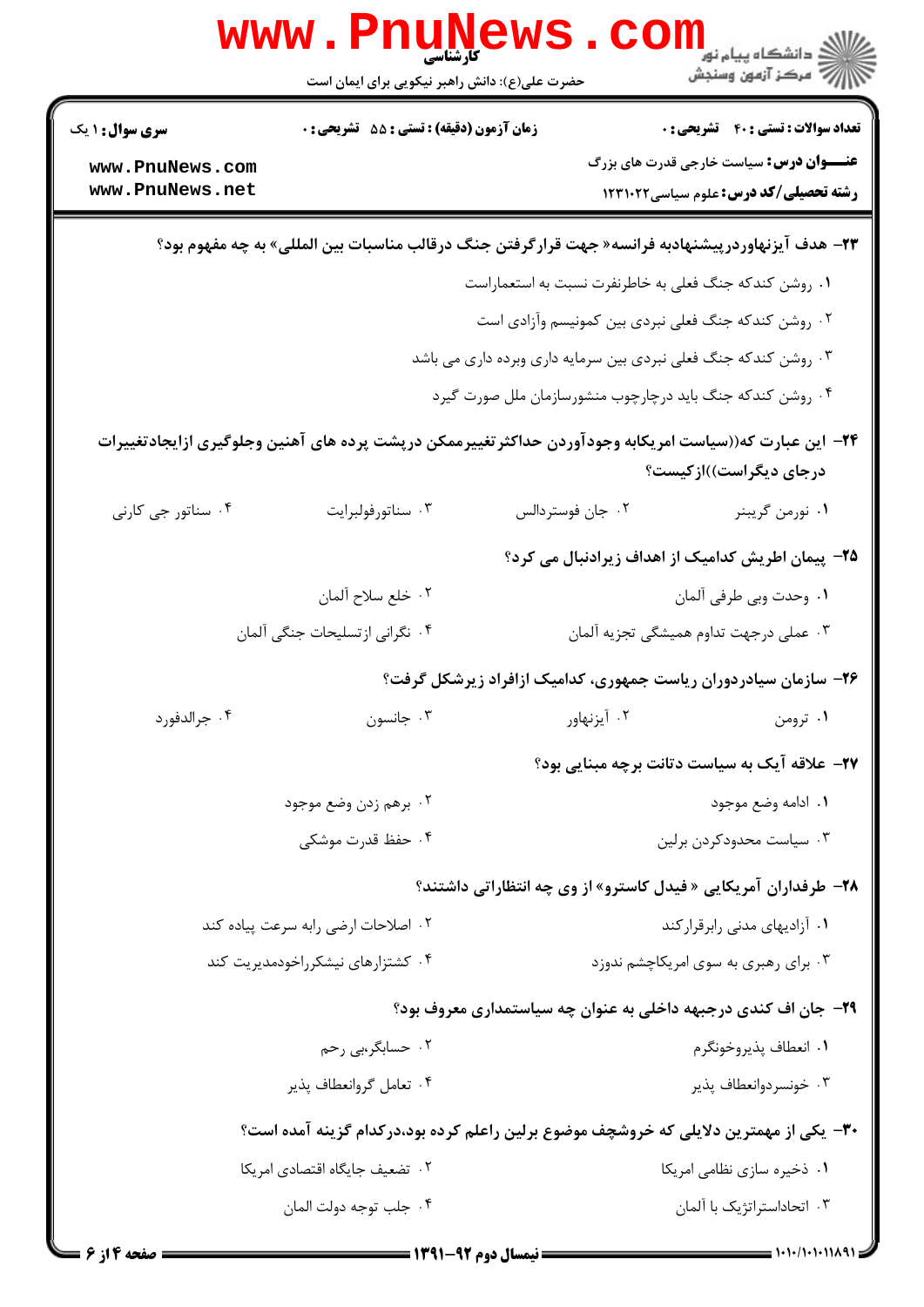|                                                           | حضرت علی(ع): دانش راهبر نیکویی برای ایمان است | الاد دانشگاه پيام نور<br>الاه مرکز آزمون وسنجش                                                                                               |              |  |
|-----------------------------------------------------------|-----------------------------------------------|----------------------------------------------------------------------------------------------------------------------------------------------|--------------|--|
| <b>سری سوال : ۱ یک</b>                                    | زمان آزمون (دقیقه) : تستی : 55 آتشریحی : 0    | <b>تعداد سوالات : تستي : 40 ٪ تشريحي : 0</b>                                                                                                 |              |  |
| www.PnuNews.com<br>www.PnuNews.net                        |                                               | <b>عنــــوان درس:</b> سیاست خارجی قدرت های بزرگ<br><b>رشته تحصیلی/کد درس:</b> علوم سیاسی ۱۲۳۱۰۲۲                                             |              |  |
|                                                           |                                               | ۳۱− نیروی ضدشورش «جان اف کندی» می خواست به مردم نشان دهدکه بین استعمارفئودالی وکمونیسم استبدادی چه نکته                                      | ای وجوددارد؟ |  |
|                                                           | ٢. هيچ ارتباطي وجودندارد                      | ۰۱ یک حدواسط رئال وجودارد                                                                                                                    |              |  |
|                                                           | ۰۴ يک حدواسط ليبرال وجودارد                   | ۰۳ تعامل دوطرفه ای وجوددارد                                                                                                                  |              |  |
|                                                           |                                               | ۳۲– درمبارزات انتخاباتی ۱۹۶۴ موضع جانسون درکدام گزینه آمده است؟                                                                              |              |  |
|                                                           |                                               | ٠١. انجام اصلاحات سياسي درداخل وبرقراري صلح درخارج                                                                                           |              |  |
|                                                           |                                               | ۰۲ اعمال تغییرات کلی درداخل وهمزیستی مسالمت آمیزباشرق                                                                                        |              |  |
| ۰۳ انجام اصلاحات اجتماعی اساسی درداخل وبرقراری صلح درخارج |                                               |                                                                                                                                              |              |  |
|                                                           |                                               | ۰۴ انجام تحولات اقتصادى اساسى درداخل وادامه جنگ با كمونيسم                                                                                   |              |  |
|                                                           |                                               | ۳۳- دردوره ریاست جمهوری کدامیک از افرادزیر، درسال ۱۹۶۸ برای اولین بارپس ازدهه ۱۹۴۰ وزارت امورخارجه<br>مجبورشدازتعريف« منافع حياتي» دفاع كند؟ |              |  |
| ۰۴ دوایت د.آیزنهاور                                       | ۰۳ جان اف.کندی                                | ٠٢ ليندن جانسون<br>٠١ هري اس. ترومن                                                                                                          |              |  |
|                                                           |                                               | ۳۴- به عقیده آیزنهاور کدامیک از موارد زیر،در اروپا سمبل مبارزه متفقین است؟                                                                   |              |  |
|                                                           | ۰۲ بناهای تاریخی                              | ۰۱ خرابیهای جنگ                                                                                                                              |              |  |
|                                                           | ۰۴ نیرو های آموزش دیده نظامی                  | ۰۳ زیرساختهای اقتصادی                                                                                                                        |              |  |
|                                                           |                                               | ۳۵– ریچارد نیکسون اعلام کرده بودکه هدف استراتژیکی جدید امریکابرکدامیک از موارد زیر استوارمی باشد؟                                            |              |  |
| ۰۴ دموکراسی خواهی                                         | ۰۳ سلطه گری                                   | ۰۲ کافی بودن                                                                                                                                 | ۰۱ برتری     |  |
|                                                           |                                               | ۳۶- سرراست ترین عوضی که کسینجردرازاء دتانت به دست آوردکدام گزینه می باشد؟                                                                    |              |  |
| ۰۴ تجهیزارتش                                              | ۰۳ افزايش صادرات                              | ٠٢ معامله گندم<br>٠١ معامله تسليحات                                                                                                          |              |  |
|                                                           |                                               | <b>۳۷</b> - معنی« ویتنامی کردن» درکدام گزینه آمده است؟                                                                                       |              |  |
|                                                           | ۰۲ بهبودوضعيت زندگى مردم ويتنام               | ٠١ مستعمره كردن ويتنام جنوبي                                                                                                                 |              |  |
|                                                           | ۰۴ افزایش کمک به ویتنام جنوبی                 | ۰۳ افزایش کمک به ویتنام شمالی                                                                                                                |              |  |
|                                                           |                                               | <b>۳۸</b> - کدامیک ازافراد زیر، پیروزی امریکادرویتنام شمالی رابه حساب « اتصال» و« دتانت» گذاشت؟                                              |              |  |
|                                                           |                                               |                                                                                                                                              |              |  |